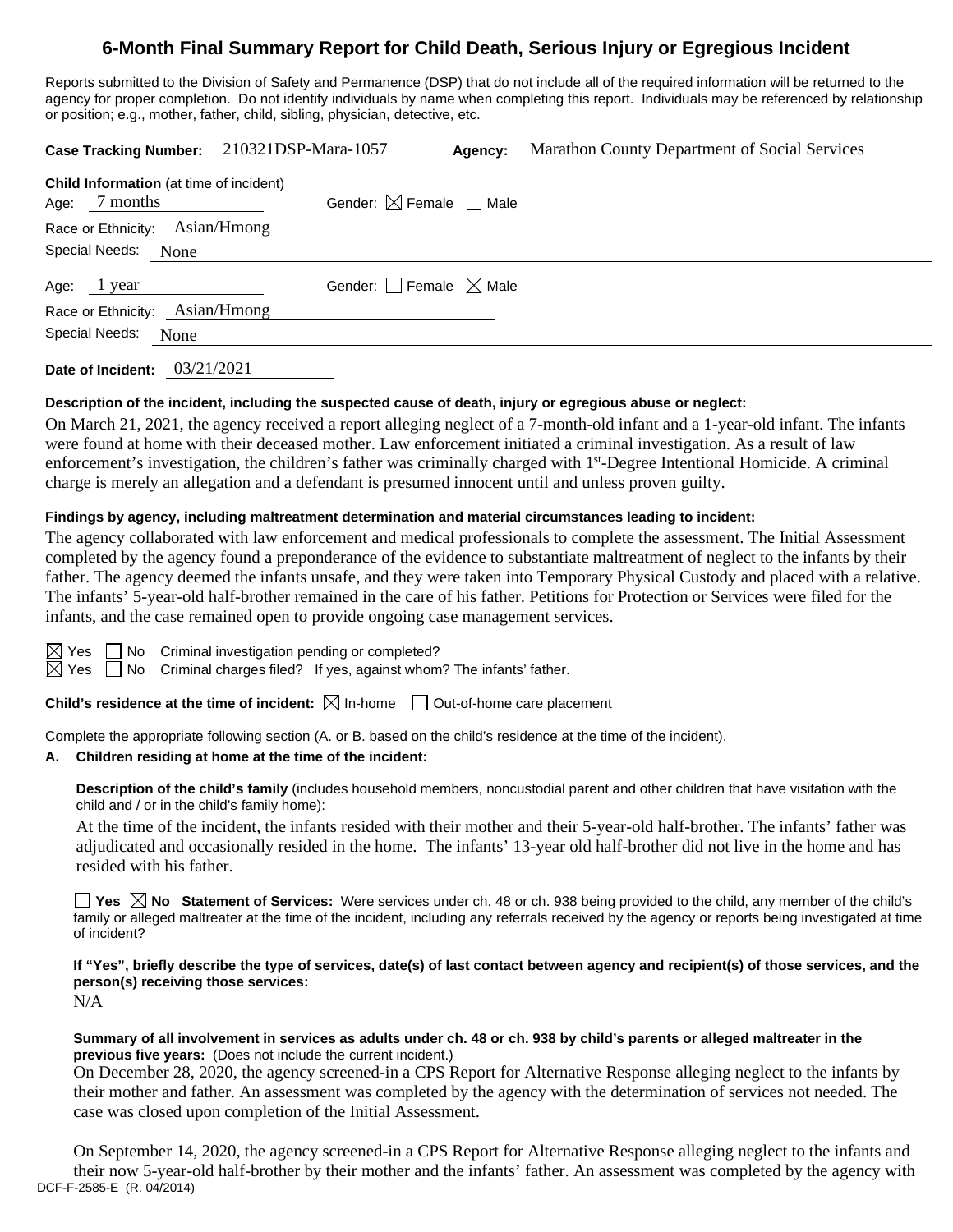the determination of services not needed. The case was closed upon completion of the Initial Assessment.

On January 4, 2019, the agency screened-in a CPS Report alleging neglect to the infants' now 5-year-old and now 13-yearold half-brothers by their mother and the infants' father. An assessment was completed by the agency and the allegation of neglect was unsubstantiated. The case was closed upon completion of the Initial Assessment.

**Summary of actions taken by the agency under ch. 48, including any investigation of a report or referrals to services involving the child, any member of the child's family living in this household and the child's parents and alleged maltreater.** (Does not include the current incident.)

(Note: Screened out reports listed in this section may include only the date of the report, screening decision, and if a referral to services occurred at Access. Reports that do not constitute a reasonable suspicion of maltreatment or a reason to believe that the child is threatened with harm are not required to be screened in for an Initial Assessment, and no further action is required by the agency.)

On December 28, 2020, the agency screened-in a CPS Report for Alternative Response alleging neglect to the infants by their mother and father. An assessment was completed by the agency with the determination of services not needed. The case was closed upon completion of the Initial Assessment.

On September 14, 2020, the agency screened-in a CPS Report for Alternative Response alleging neglect to the infants and their now 5-year-old half-brother by their mother and the infants' father. An assessment was completed by the agency with the determination of services not needed. The case was closed upon completion of the Initial Assessment.

On April 20, 2020, the agency screened-out a CPS Report.

On January 4, 2019, the agency screened-in a CPS Report alleging neglect to the infants' now 5-year-old and now 13-yearold half-brothers by their mother and the infants' father. An assessment was completed by the agency and the allegation of neglect was unsubstantiated. The case was closed upon completion of the Initial Assessment.

On July 18, 2018, the agency screened-out a CPS Report.

#### **Summary of any investigation involving the child, any member of the child's family and alleged maltreater conducted under ch. 48 and any services provided to the child and child's family since the date of the incident:**

The agency collaborated with law enforcement and medical professionals to complete the assessment. The Initial Assessment completed by the agency found a preponderance of the evidence to substantiate maltreatment of neglect to the infants by their father. The agency deemed the infants unsafe, and they were taken into Temporary Physical Custody and placed with a relative. The infants' 5-year-old half-brother remained in the care of his father. Petitions for Protection or Services were filed for the infants, and the case remained open to provide ongoing case management services.

#### **B. Children residing in out-of-home care (OHC) placement at time of incident:**

**Description of the OHC placement and basis for decision to place child there:** N/A

#### **Description of all other persons residing in the OHC placement home:**

N/A

**Licensing history:** Including type of license, duration of license, summary of any violations by licensee or an employee of licensee or other actions that constitute a substantial failure to protect and promote the welfare of the child. N/A

#### **Summary of any actions taken by agency in response to the incident:** (Check all that apply.)

| $\boxtimes$ | Screening of Access report                           | Attempted or successful reunification             |
|-------------|------------------------------------------------------|---------------------------------------------------|
|             | Protective plan implemented                          | Referral to services                              |
|             | Initial assessment conducted                         | Transportation assistance                         |
| NNNNN       | Safety plan implemented                              | Collaboration with law enforcement                |
|             | Temporary physical custody of child                  | Collaboration with medical professionals          |
|             | Petitioned for court order / CHIPS (child in need of | Supervised visitation                             |
|             | protection or services)                              | Case remains open for services                    |
|             | Placement into foster home                           | Case closed by agency                             |
| N<br>N      | Placement with relatives                             | Initiated efforts to address or enhance community |
|             | Ongoing Services case management                     | collaboration on CA/N cases                       |
|             |                                                      | Other (describe):                                 |